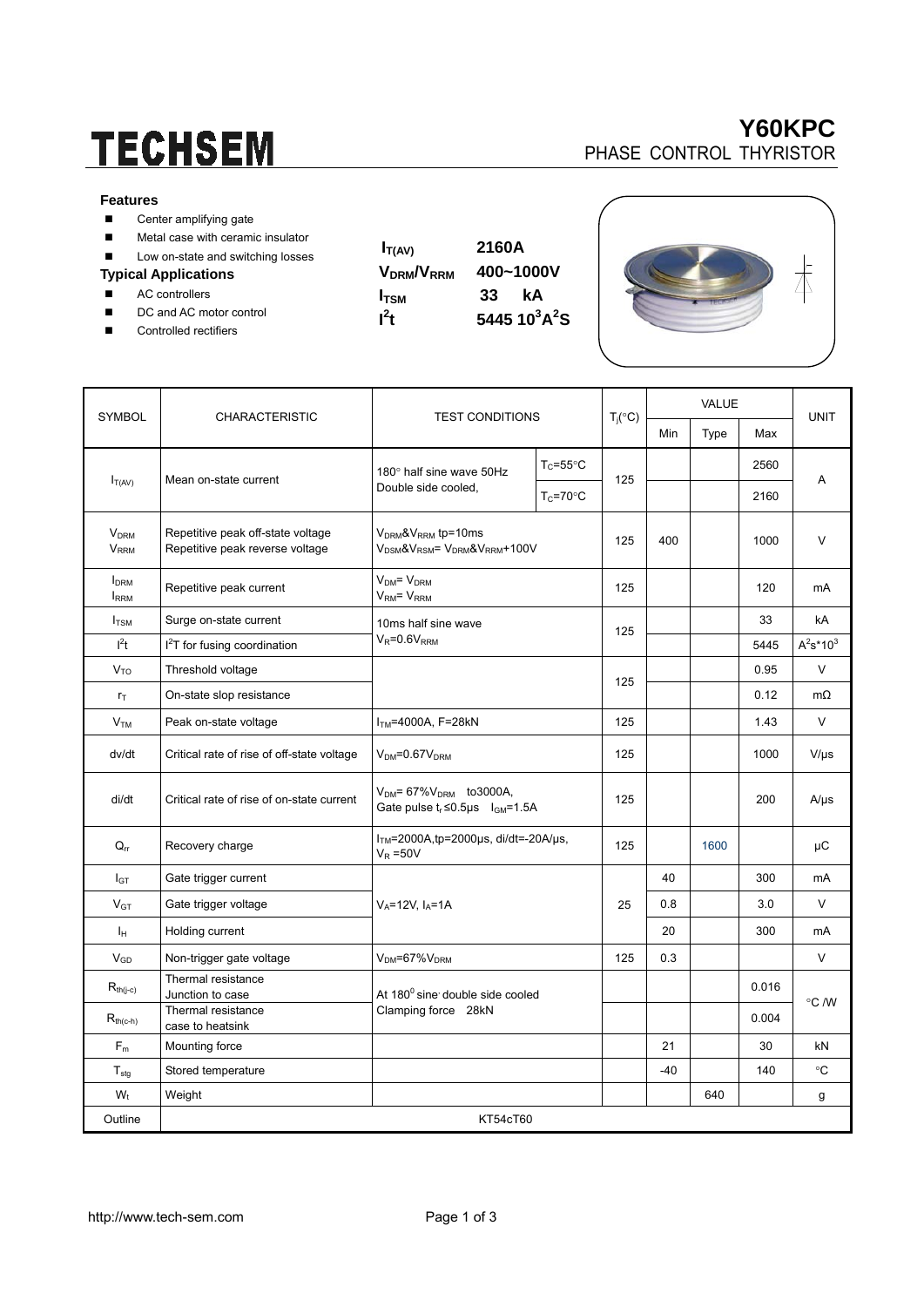### **TECHSEM**





















### Y60KPC